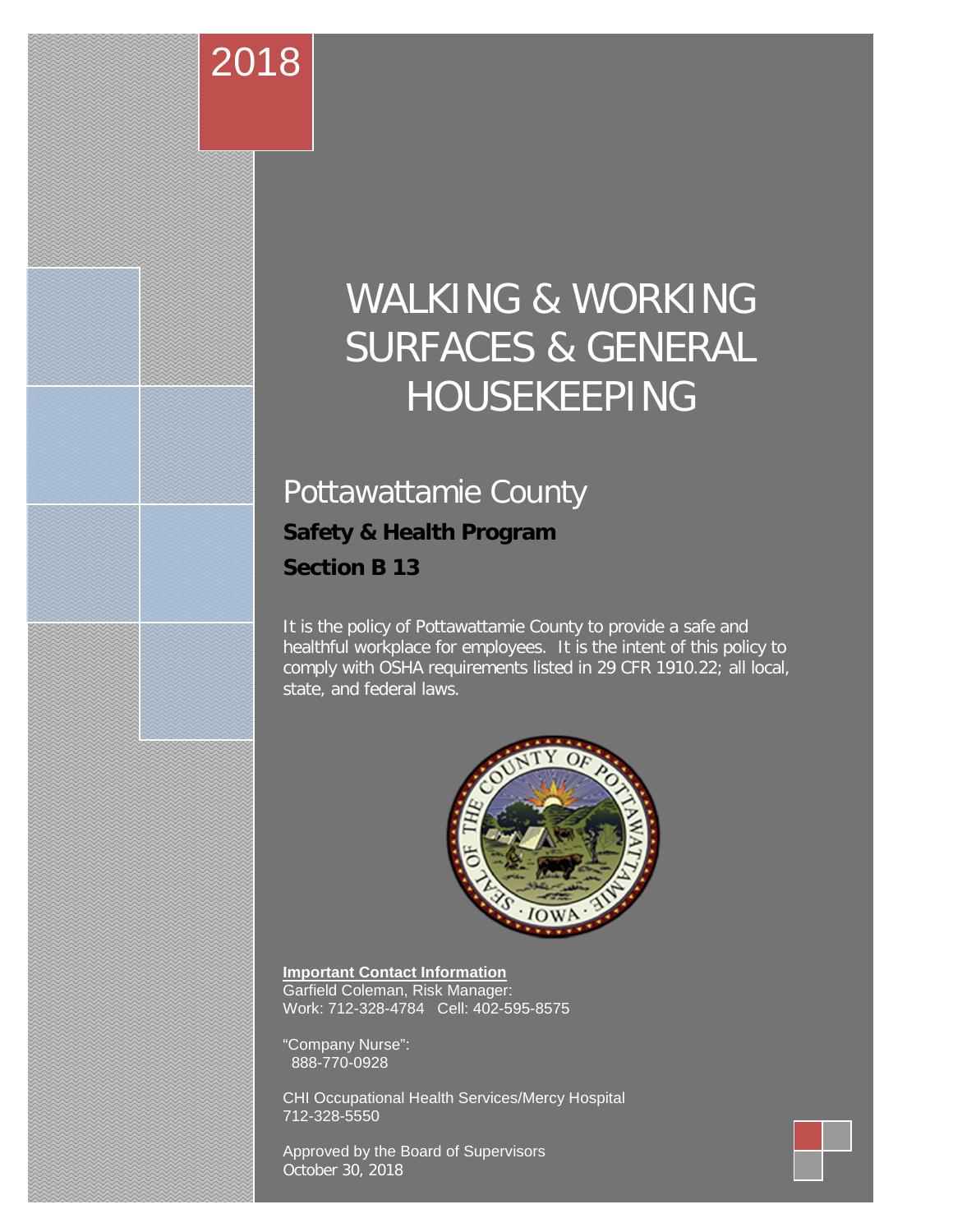### **WALKING & WORKING SURFACES & GENERAL HOUSEKEEPING**

#### **TABLE OF CONTENTS**

| $\Pi$ . |  |
|---------|--|
| III.    |  |
| IV.     |  |
| V.      |  |

#### **MODEL FORMS**

Appendix A: Housekeeping Inspection Sheet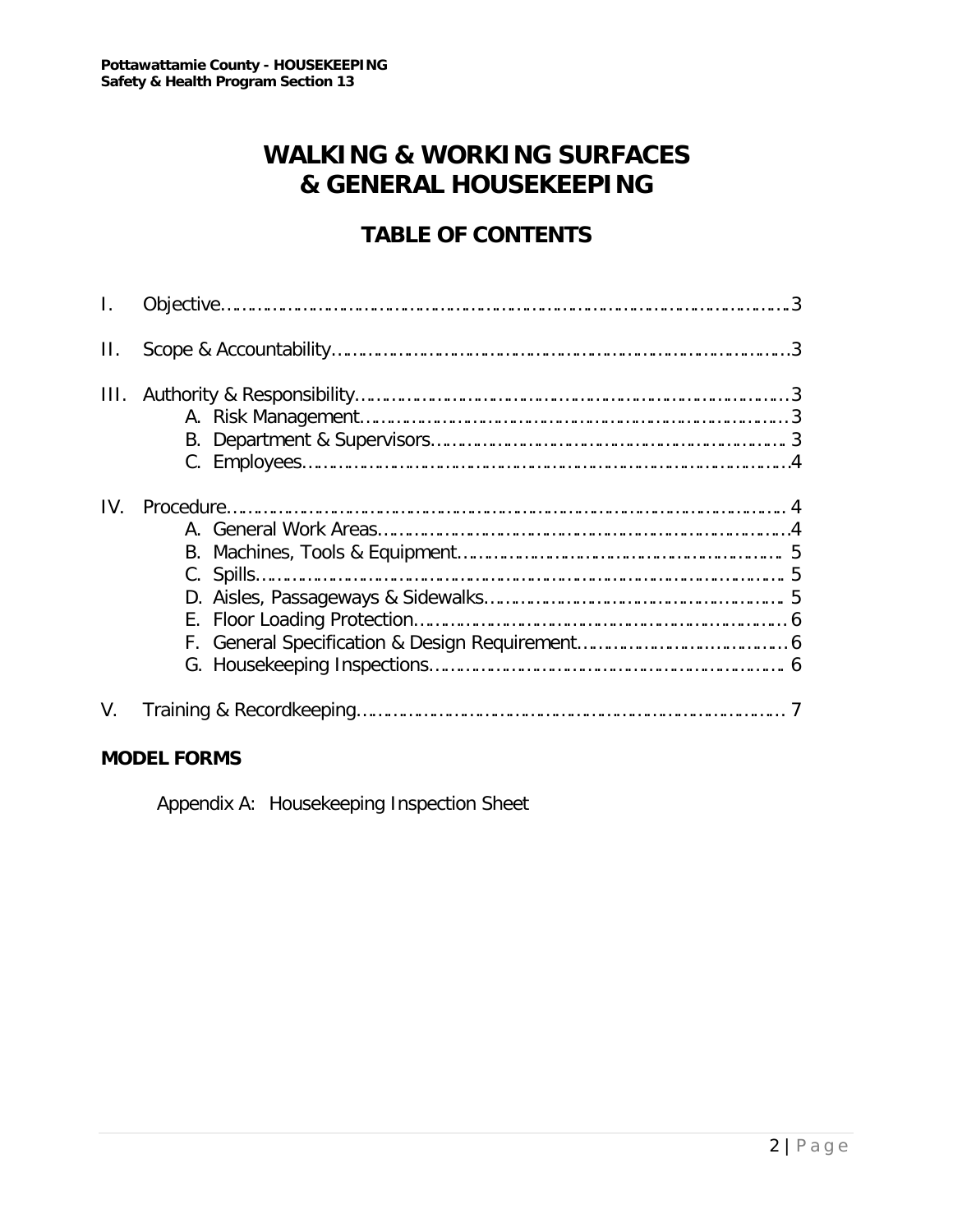#### **I. Objective**

The purpose of this program is to establish good housekeeping practices and to provide safe walking-working surfaces to reduce or eliminate personal injury and to ensure a clean, orderly and sanitary work environment. This program is intended to comply with OSHA's general housekeeping requirements and walking-working surfaces standard, 29 CFR 1910.22.

#### **II. Scope and Applicability**

This procedure applies to all County Departments, employees and operations.

Proper housekeeping in office locations, on construction sites, and fixed work facilities is essential to prevent fires as well as injuries resulting from slips, trips and falls. All employees are responsible for ensuring that their work areas are clean and free from hazards.

#### **III. Authority & Responsibility**

#### **A. Risk Management is responsible for:**

- 1. Developing the Walking and Working Surface and General Housekeeping Program and revising the Program as appropriate.
- 2. Inspecting walking and working surfaces for appropriate guarding and conditions as needed or upon request, and reporting any hazardous conditions to the appropriate department(s).
- 3. Conduct inspections of county facilities to ensure good housekeeping practices.
- 4. Assisting departments with the selection of proper walking/working surface guarding upon request.
- 5. Investigating injuries related to walking and working surfaces.

#### **B. Departments and Supervisors are responsible for:**

- 1. Designating [Responsible person] to conduct housekeeping in accordance with Section IV, G; and maintain inspection sheets.
- 2. Ensuring employees are aware of walking and working surface hazards appropriate to their assigned task.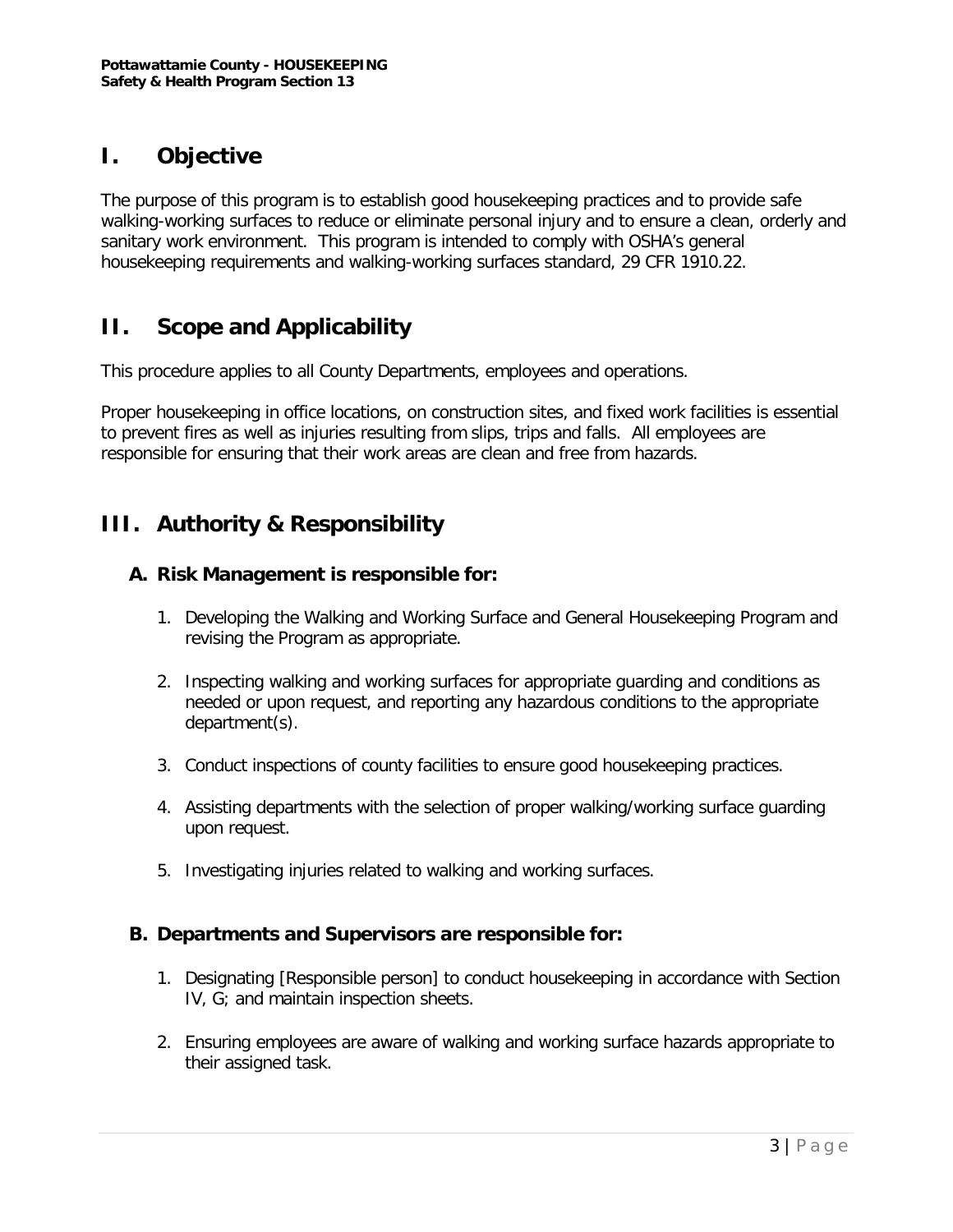- 3. Ensuring employees are provided with and use appropriate personal protective equipment and materials.
- 4. Ensuring that work area, storage areas, machines and equipment are maintained in a manner that eliminates conditions that may result in a slip, trip, or fall or fire hazards.
- 5. Ensuring that aisles, doorways and exits (including exit routes) are kept clean, free of material, scrap, or any type of debris.

#### **C. Employees are responsible for:**

- 1. Understanding when a slip, trip or fall hazard is present and use caution when walking on wet or slippery surfaces.
- 2. Reporting hazards to their supervisor or other responsible department.
- 3. Using appropriate safety-related work practices, including all necessary personal protective equipment and materials.
- 4. Reporting lighting deficiencies to Supervisors and maintenance staff.
- 5. Maintaining their immediate work areas in a clean and orderly manner and free of known hazards.
- 6. Notifying maintenance staff of conditions beyond their control.
- 7. Ensuring that aisles, doorways and exits (including exit routes) are kept clean, free of material, scrap, or any type of debris.

#### **IV. Procedure**

All places of employment, passageways, storerooms, and service rooms shall be kept clean, orderly, sanitary and free of known hazards.

#### **A. General Work Areas**

- 1. The floor of every workroom shall be maintained in a clean and, so far as possible, a dry condition. Where wet processes are used, drainage shall be maintained and false floors, platforms, mats, or other dry standing places will be provided where practicable.
- 2. To facilitate cleaning, every floor, working place, and passageway shall be kept free from protruding nails, splinters, holes, or loose boards.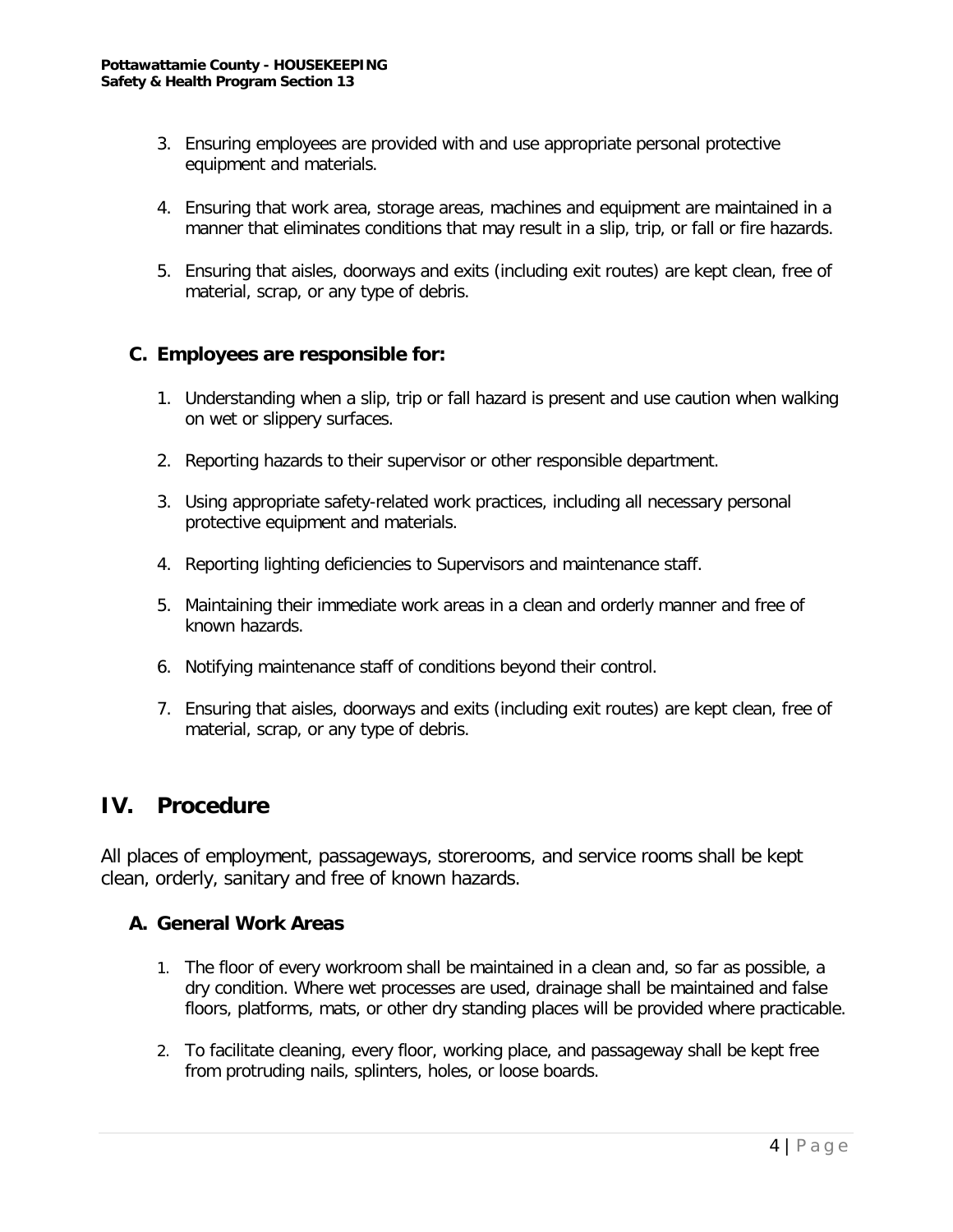- 3. Sufficient illumination will be provided in all areas at all times.
- 4. Supplies shall be stored in locations away from walkways and in a manner that will not trip employees or visitors to the area.
- 5. Weeds and vegetation shall be kept away from stockpiled materials and walkways.
- 6. Flooring and walkways shall be maintained in a clean, dry, and smooth condition;
- 7. Employees are responsible for picking up after themselves.
- 8. Construction debris shall be disposed in a timely manner and in the proper location;

#### **B. Machines, Tools & Equipment**

- 1. Crowding must be avoided where ever possible.
- 2. Tools and equipment are required to be stowed in their proper place at the end of the day.
- 3. Preventative maintenance shall be conducted on machines and equipment in accordance with manufacturer's guidelines to ensure it is in proper working order.

#### **C. Spills**

- 1. Spills of non-hazardous materials need to be cleaned up immediately by the employee responsible for such, or reported immediately to Buildings & Grounds for cleaning. If the spill cannot be removed immediately, then warning signs or barricades sufficient to warn personnel shall be placed at the spill site.
- 2. Spills containing hazardous materials shall be cleaned up in accordance with the Spill Prevention and Response Plan.

#### **D. Aisles, Passageways & Sidewalks**

- 1. Aisles, passageways and sidewalks shall be kept clear and in good repairs, with no obstruction across or in aisles that could create a hazard.
- 2. County Sidewalks shall cleared of snow and ice as weather conditions allow.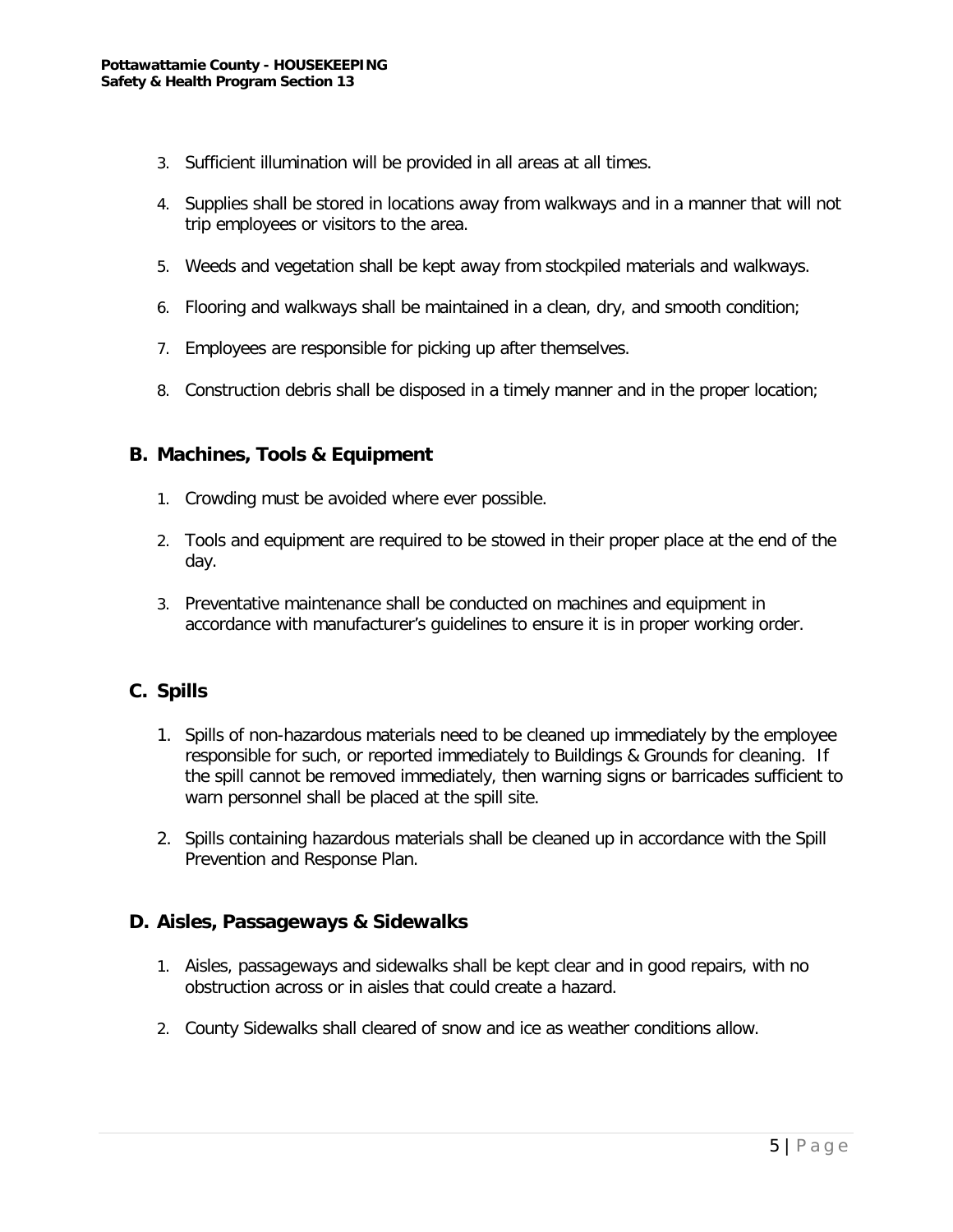3. Where mechanical handling equipment is used, sufficient safe clearances will be maintained for aisles, at loading docks, through doorways and wherever turns or passage must be made. Where required, permanent aisles and passageways shall be appropriately marked.

#### **E. Floor loading protection**

- 1. Whenever loads or single items exceeding 350lbs are to be placed on balcony areas or roofing structures, safe load capacity shall be reviewed prior to taking this action.
- 2. Safe floor loading capacities will be marked on signage and affixed in a conspicuous place at each space to which they relate.

#### **F. General specification and design requirement**

OSHA 1910.23 covers the specifications for walking and working surfaces. These specifications need to be consulted and incorporated into project design for renovations and new projects.

#### **G. Housekeeping Inspections**

- 1. Supervisors shall regularly inspect the work area for slip and trip hazards. Housekeeping inspection sheets are provided in Appendix A of this program.
- 2. Official office/shop locations shall be inspected by designated personnel on a semiannual basis. Inspection schedules and "Housekeeping Inspection" sheets shall be maintained by the individual department and shall be made available upon request.
- 3. Construction sites shall be inspected on a monthly basis utilizing the "Housekeeping Inspection" sheet. Inspection schedules and "Housekeeping Inspection" sheets shall be maintained by the individual department and shall be made available upon request.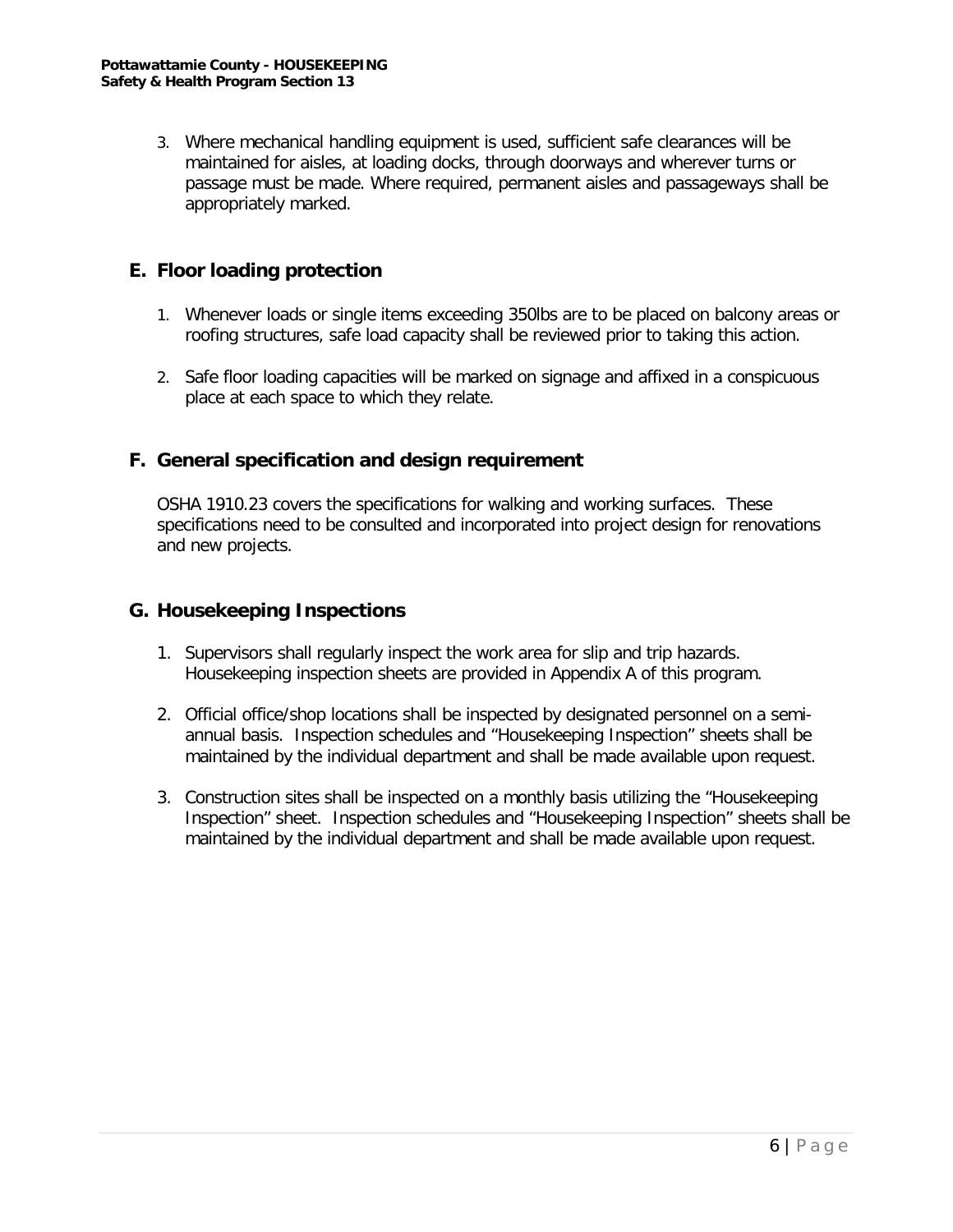#### **V. Training & Recordkeeping**

- A. Formal training is not required for this program; however, employees may be assigned Slips, Trips and Falls training at the discretion of Risk Management and their Department.
- B. Supervisors are responsible for ensuring that employees understand and recognize general walking and working surface hazards in their work area.

This includes:

- A description of the specific hazards associated with walking and working surfaces and guards.
- Safeguards to mitigate that hazard.
- Instructions to contact the supervisor if a safeguard is damaged or missing.
- C. Housekeeping Inspection Sheets (Appendix A) shall be maintained by the individual departments and shall be made available upon request. A copy shall also be forwarded to the Risk Manager upon completion. Instructional training on conducting housekeeping inspections is provided by Risk Management.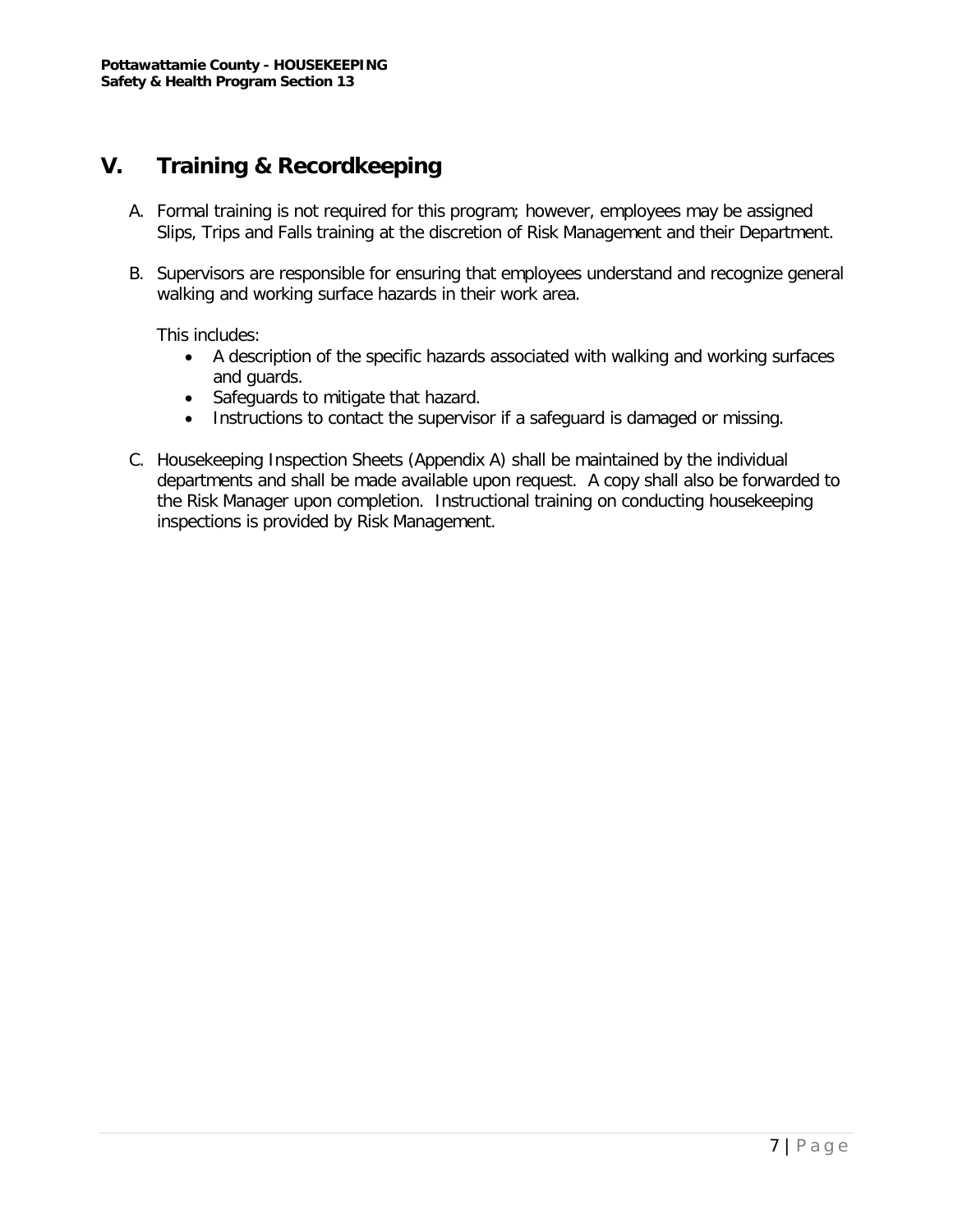# **MODEL FORMS**

Model forms for this program are located on the following pages. Departments may modify or develop their own forms based on the specific needs of their department.

> Modified forms are subject to review and approval of Risk Management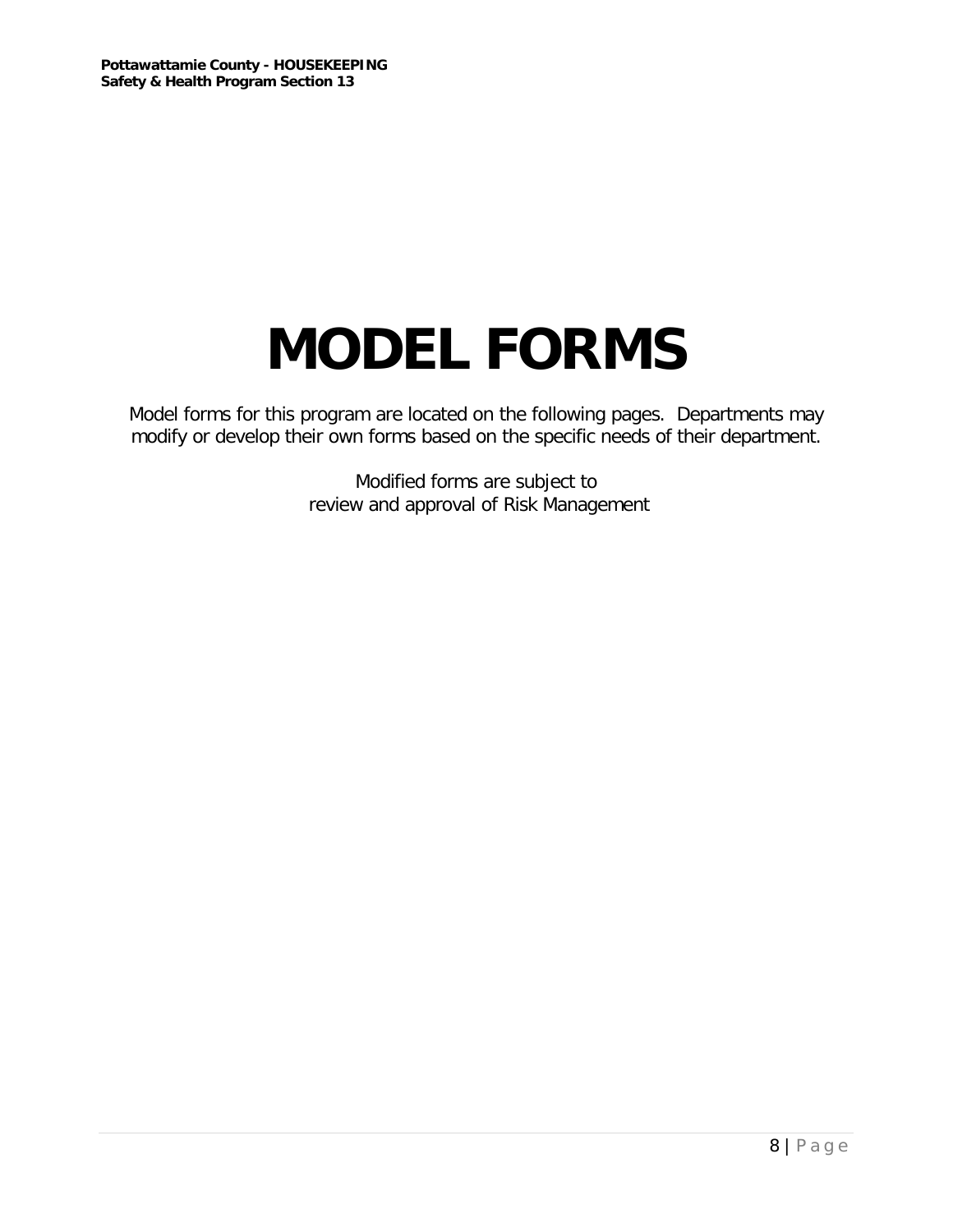#### **APPENDIX A: HOUSEKEEPING INSPECTION SHEET**

Building or Location: Department of the state of the state of the state of the state of the state of the state of the state of the state of the state of the state of the state of the state of the state of the state of the

Date: \_\_\_\_\_\_\_\_\_\_\_\_\_\_\_\_\_\_\_\_\_\_\_\_\_\_ Inspection Conducted by: \_\_\_\_\_\_\_\_\_\_\_\_\_\_\_\_\_\_\_\_\_\_

#### **If an answer is "No," the item must be corrected.**

| <b>General Site Housekeeping</b> |                                                                                                                                           | <b>Yes</b> | <b>No</b> | N/A |  |  |
|----------------------------------|-------------------------------------------------------------------------------------------------------------------------------------------|------------|-----------|-----|--|--|
| 1.                               | No blocking of exits or emergency equipment                                                                                               |            |           |     |  |  |
| 2.                               | Equipment or materials are not left lying on the ground                                                                                   |            |           |     |  |  |
| 3.                               | Storage areas are free from the accumulation of materials that<br>constitute trip hazards                                                 |            |           |     |  |  |
| 4.                               | Work area is kept free of scrap material and other debris                                                                                 |            |           |     |  |  |
| 5.                               | Combustible scrap and debris is removed by safe means at<br>regular intervals                                                             |            |           |     |  |  |
| 6.                               | Oily rags are stored in metal cans with tight fitting lids. Oily<br>rags are removed at the end of the day                                |            |           |     |  |  |
|                                  | <b>Visibility</b>                                                                                                                         |            |           |     |  |  |
| 7.                               | Halls, stairways and walkways are well lit                                                                                                |            |           |     |  |  |
| 8.                               | Well-designed light switches are present in areas where<br>walkways are not always lighted                                                |            |           |     |  |  |
| 9.                               | Dust, smoke or steam does not create poor visibility                                                                                      |            |           |     |  |  |
| 10.                              | Glare from floodlights or windows do not create poor visibility in<br>work areas                                                          |            |           |     |  |  |
|                                  | <b>Stairs</b>                                                                                                                             |            |           |     |  |  |
| 11.                              | Handrails are tight and at the proper level                                                                                               |            |           |     |  |  |
| 12.                              | Handrails extend past the top and bottom step                                                                                             |            |           |     |  |  |
| 13.                              | White or yellow strips are painted on the first and last step for<br>better visibility (Not an OSHA requirement - recommendation<br>only) |            |           |     |  |  |
| 14.                              | Steps are not rough or defective                                                                                                          |            |           |     |  |  |
| 15.                              | Stair treads are wide enough and risers consistently spaced                                                                               |            |           |     |  |  |
| 16.                              | Stairs are free of obstructions                                                                                                           |            |           |     |  |  |
|                                  | <b>Floor Conditions</b>                                                                                                                   |            |           |     |  |  |
| 17.                              | Floors of every workroom are clean, and so far as possible, in a<br>dry condition                                                         |            |           |     |  |  |

#### **Appendix A: Health & Safety Program (continued)**